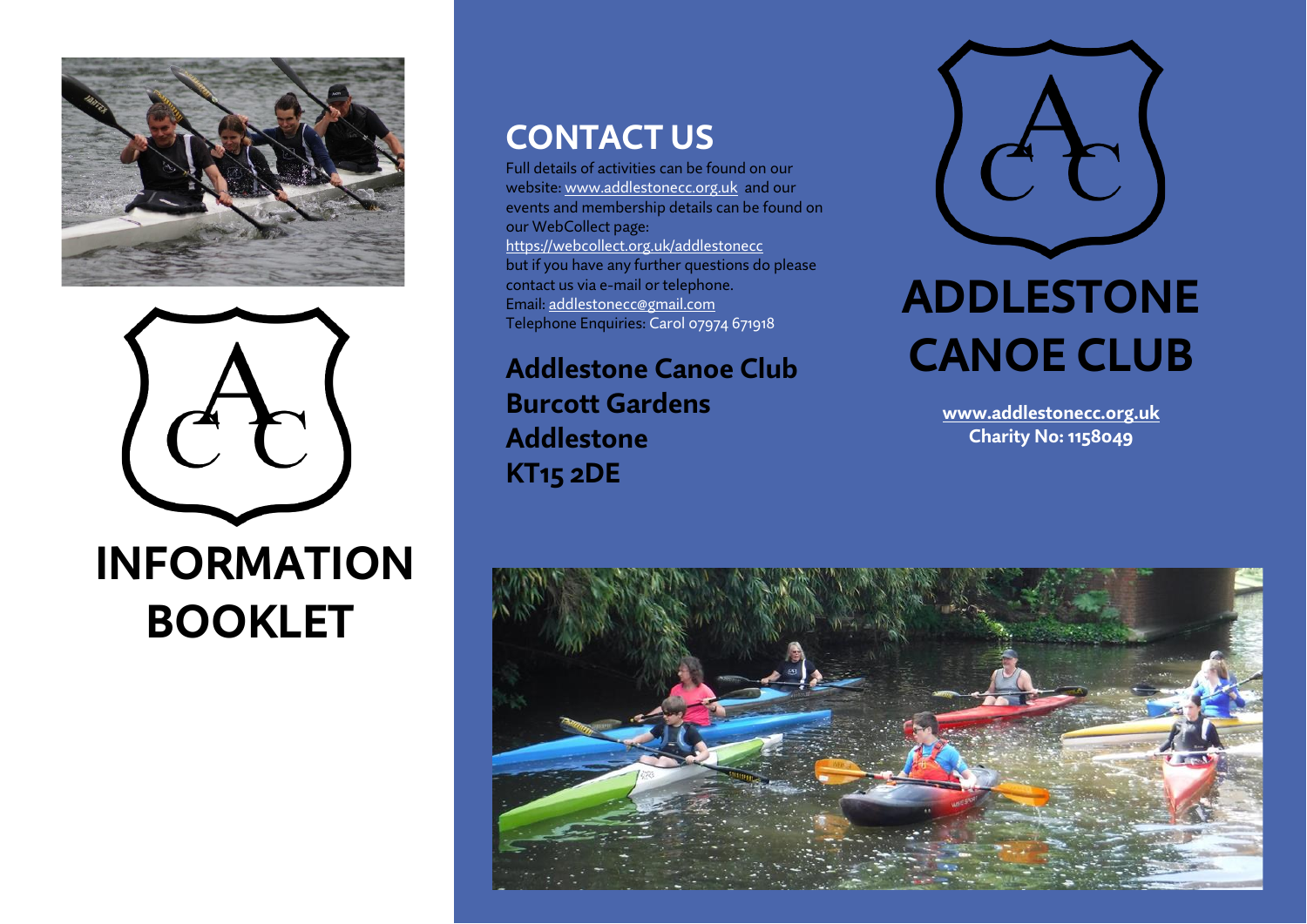## **ABOUT US**

Based on the edge of the picturesque Wey Navigation, Addlestone Canoe Club has been established for over 30 years.

We are a multi discipline club that welcomes all those interested in paddle sports from White Water to Sprint and Marathon Racing to Canoe Touring and Stand - Up Paddle Boarding (SUP) .

ACC is probably the most diversified Club in the region, and we run programmes and instruction to suit beginners and advanced paddlers of all ages and abilities. Due to our location on the Wey Navigation, we have developed a special ethos of providing a wide variety of Canoeing experiences and opportunities for young people. Some of our young paddlers have gone on to represent Great Britain at International events while some adult members have participated in the renowned Devizes to Westminster Canoe Race.

All coaches are British Canoeing qualified supported by club approved paddlers who have worked through the internal accreditation scheme. These are all DBS checked and all work on a voluntary basis, devoting their time and energy to bring canoeing to as many people as possible, supporting the beginner and the more experienced paddler alike to improve their skills.

The Club is well equipped with all types of canoes, kayaks and paddling kit which can be used for a small charge by club members. The clubhouse has recently undergone a huge transformation and we now have our lovely new facilities that opened in 2021. They include new fit for purpose club room, changing facilities with hot showers, a small kitchen and fitness room .

Addlestone Canoe Club is a great place to paddle in a friendly environment so come and visit, we look forward to welcoming you!



## **ACTIVITIES**

#### **General Club Sessions**

Thursdays 6pm -8pm (summertime) Saturdays 2pm -4pm (all year) **Open Boating and General Recreational** 

**Touring -** A popular pastime making for a great day out. Great for families.

**Racing - Sprint and Marathon -** Racing can be in singles, doubles and fours covering distances from 200m to several miles. Training sessions every week (including running and circuit training in the winter) plus competitions and races.

**Slalom** - A personal test of skill, involving speed and precision to negotiate slalom gates without making contact and against the clock. Slalom is ideal for paddlers with at least 2\* ability.

**White water, Freestyle/Rodeo -** Experience the thrill of moving water on rivers and weirs. Progressive training on moving water leading to more adventurous trips on white water rivers and courses.

### **Stand -Up Paddle Boarding (SUP) –**

With a SUP you can paddle on your knees or on your feet if you have the balance. It's a great way to enjoy the river .

#### **Paddlepower Start, Passport, Discover and**

**Explore -** A scheme that introduces different paddling opportunities to young people through participation and challenge. For 8 – 14 year olds. **Pool sessions at Woking Pool -** ACC coaches are available to help with rolling technique, etc. Boats are available for use (8.30 -9.45pm)

**Courses -** From introductory to British Canoeing recognised qualifications and first aid, these are arranged throughout the year. Check out the club website and club notice board for information and sign up via our WebCollect page for any events and courses <https://webcollect.org.uk/addlestonecc>

**Trips** - White water trips to rivers and centres around the UK as well as regular outings to local weirs and rivers are arranged throughout the year.

**Youth Groups, Adult Groups, Schools and Duke of Edinburgh Award -** If you would like to arrange a session for your group, please contact us (subject to coach availability).